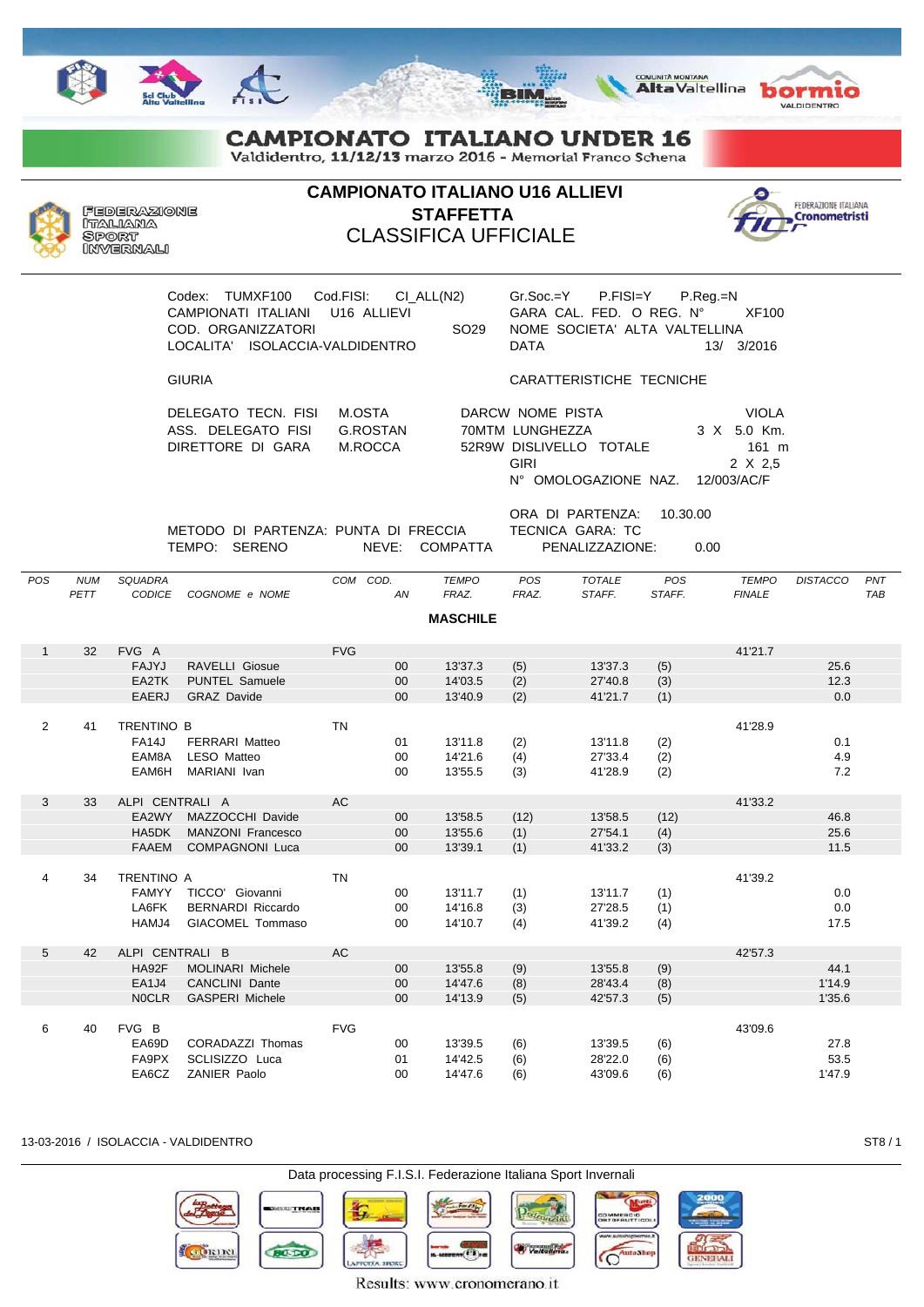| POS            | <b>NUM</b><br>PETT | <b>SQUADRA</b><br><b>CODICE</b> | COGNOME e NOME                              | COM COD.  | AN              | <b>TEMPO</b><br>FRAZ. | POS<br>FRAZ. | <b>TOTALE</b><br>STAFF. | POS<br>STAFF. | <b>TEMPO</b><br><b>FINALE</b> | <b>DISTACCO</b>  | PNT<br><b>TAB</b> |
|----------------|--------------------|---------------------------------|---------------------------------------------|-----------|-----------------|-----------------------|--------------|-------------------------|---------------|-------------------------------|------------------|-------------------|
| $\overline{7}$ | 31                 | VALDOSTANO A                    |                                             | VA        |                 |                       |              |                         |               | 43'27.3                       |                  |                   |
|                |                    | <b>HA16E</b>                    | VASSONEY Roberto                            |           | $00\,$          | 13'28.0               | (3)          | 13'28.0                 | (3)           |                               | 16.3             |                   |
|                |                    | HA2ZX                           | <b>JEANTET Daniel</b>                       |           | $00\,$          | 14'52.2               | (10)         | 28'20.2                 | (5)           |                               | 51.7             |                   |
|                |                    | EA2EX                           | <b>DOVERI Nicola</b>                        |           | $00\,$          | 15'07.1               | (8)          | 43'27.3                 | (7)           |                               | 2'05.6           |                   |
|                |                    |                                 |                                             |           |                 |                       |              |                         |               |                               |                  |                   |
| 8              | 52                 | ALPI CENTRALI E                 |                                             | AC        |                 |                       |              |                         |               | 43'53.0                       |                  |                   |
|                |                    | <b>HA61R</b>                    | GAGLIA Andrea                               |           | 01              | 13'53.7               | (8)          | 13'53.7                 | (8)           |                               | 42.0             |                   |
|                |                    | FA9EY                           | COLA Riccardo                               |           | 00              | 14'57.2               | (11)         | 28'50.9                 | (11)          |                               | 1'22.4           |                   |
|                |                    | E0A0P                           | GATTI Gianmarco                             |           | 00              | 15'02.1               | (7)          | 43'53.0                 | (8)           |                               | 2'31.3           |                   |
| 9              | 45                 | ALPI CENTRALI C                 |                                             | AC        |                 |                       |              |                         |               | 43'54.2                       |                  |                   |
|                |                    | E04CT                           | <b>INGRILLI'</b><br>Davide                  |           | 00              | 13'58.5               | (12)         | 13'58.5                 | (12)          |                               | 46.8             |                   |
|                |                    | HA4NL                           | POLI Fabrizio                               |           | $00\,$          | 14'47.7               | (9)          | 28'46.2                 | (9)           |                               | 1'17.7           |                   |
|                |                    | HAV2P                           | CORTI Dario                                 |           | $00\,$          | 15'08.0               | (9)          | 43'54.2                 | (9)           |                               | 2'32.5           |                   |
|                |                    |                                 |                                             |           |                 |                       |              |                         |               |                               |                  |                   |
| 10             | 43                 | TRENTINO C                      |                                             | TN        |                 |                       |              |                         |               | 44'06.5                       |                  |                   |
|                |                    | FA942                           | <b>SCALET Cornelio</b>                      |           | 00              | 13'52.5               | (7)          | 13'52.5                 | (7)           |                               | 40.8             |                   |
|                |                    | EAE7M                           | CHIOCCHETTI Alessandro                      |           | 01              | 14'35.5               | (5)          | 28'28.0                 | (7)           |                               | 59.5             |                   |
|                |                    | FAJ4P                           | <b>MATTAREI Simone</b>                      |           | 00              | 15'38.5               | (13)         | 44'06.5                 | (10)          |                               | 2'44.8           |                   |
|                |                    |                                 |                                             |           |                 |                       |              |                         |               |                               |                  |                   |
| 11             | 46                 | <b>VENETO</b>                   | B                                           | <b>VE</b> |                 |                       |              |                         |               | 44'23.1                       |                  |                   |
|                |                    | <b>HA65T</b>                    | <b>GROSSULE Matteo</b>                      |           | 01              | 14'05.8               | (14)         | 14'05.8                 | (14)          |                               | 54.1             |                   |
|                |                    | <b>HAHAL</b>                    | OSTA Andrea Francesco                       |           | $00\,$          | 14'43.2               | (7)          | 28'49.0                 | (10)          |                               | 1'20.5           |                   |
|                |                    | M0D54                           | DAL MAGRO Stefano                           |           | $00\,$          | 15'34.1               | (11)         | 44'23.1                 | (11)          |                               | 3'01.4           |                   |
|                |                    |                                 |                                             |           |                 |                       |              |                         |               |                               |                  |                   |
| 12             | 36                 | ALTO ADIGE A                    |                                             | AA        |                 |                       |              |                         |               | 44'40.3                       |                  |                   |
|                |                    | M0L8Z                           | <b>PUNER Lukas</b>                          |           | 00              | 13'30.5               | (4)          | 13'30.5                 | (4)           |                               | 18.8             |                   |
|                |                    | LA5L8<br>LA7LH                  | GIUSTI David<br>STANZL Alex                 |           | 01<br>00        | 15'22.8<br>15'47.0    | (20)<br>(18) | 28'53.3<br>44'40.3      | (12)<br>(12)  |                               | 1'24.8<br>3'18.6 |                   |
|                |                    |                                 |                                             |           |                 |                       |              |                         |               |                               |                  |                   |
| 13             | 47                 | ALPI CENTRALI D                 |                                             | AC        |                 |                       |              |                         |               | 44'45.3                       |                  |                   |
|                |                    | EAFY0                           | VISINI Matteo                               |           | $00\,$          | 13'57.2               | (10)         | 13'57.2                 | (10)          |                               | 45.5             |                   |
|                |                    | <b>EAFDN</b>                    | VANINI Francesco                            |           | 00              | 15'05.1               | (13)         | 29'02.3                 | (13)          |                               | 1'33.8           |                   |
|                |                    | F00DC                           | <b>BETTINAGLIO Daniele</b>                  |           | 01              | 15'43.0               | (17)         | 44'45.3                 | (13)          |                               | 3'23.6           |                   |
|                |                    |                                 |                                             |           |                 |                       |              |                         |               |                               |                  |                   |
| 14             | 54                 | <b>VENETO</b>                   | C                                           | VE        |                 |                       |              |                         |               | 45'05.3                       |                  |                   |
|                |                    | <b>HAPJR</b>                    | MASON Andrea                                |           | 00              | 14'08.6               | (15)         | 14'08.6                 | (15)          |                               | 56.9             |                   |
|                |                    | <b>HOONF</b>                    | SIMONETTO Mattia                            |           | 00              | 15'20.2               | (16)         | 29'28.8                 | (15)          |                               | 2'00.3           |                   |
|                |                    | LAPZY                           | <b>BOMPARD Andrea</b>                       |           | 01              | 15'36.5               | (12)         | 45'05.3                 | (14)          |                               | 3'43.6           |                   |
|                |                    |                                 |                                             |           |                 |                       |              |                         |               |                               |                  |                   |
| 15             | 48                 | TRENTINO D                      |                                             | <b>TN</b> |                 |                       |              |                         |               | 45'12.5                       |                  |                   |
|                |                    | <b>HAJEN</b>                    | <b>BONAPACE Christian</b>                   |           | 01              | 14'19.1               | (20)         | 14'19.1                 | (20)          |                               | 1'07.4           |                   |
|                |                    | <b>FAFZR</b>                    | TURCAN Ion                                  |           | $00\,$          | 15'12.1               | (14)         | 29'31.2                 | (16)          |                               | 2'02.7           |                   |
|                |                    | FAJ4R                           | VALORZ Marco                                |           | 00 <sub>o</sub> | 15'41.3               | (15)         | 45'12.5                 | (15)          |                               | 3'50.8           |                   |
| 16             | 59                 | ALPI CENTRALI F                 |                                             | AC        |                 |                       |              |                         |               | 45'18.6                       |                  |                   |
|                |                    | LA0W0                           | <b>BONACORSI Mirco</b>                      |           | 01              | 14'25.4               | (23)         | 14'25.4                 | (23)          |                               | 1'13.7           |                   |
|                |                    | LA6LE                           | CUSINI Nicolo                               |           | 01              | 15'23.1               | (21)         | 29'48.5                 | (19)          |                               | 2'20.0           |                   |
|                |                    | EA266                           | <b>BOSSETTI Simone</b>                      |           | 00              | 15'30.1               | (10)         | 45'18.6                 | (16)          |                               | 3'56.9           |                   |
|                |                    |                                 |                                             |           |                 |                       |              |                         |               |                               |                  |                   |
| 17             | 65                 | ALPI CENTRALI G                 |                                             | <b>AC</b> |                 |                       |              |                         |               | 45'25.0                       |                  |                   |
|                |                    | <b>HAFNX</b>                    | RAMONI Samuele                              |           | 01              | 14'20.5               | (21)         | 14'20.5                 | (21)          |                               | 1'08.8           |                   |
|                |                    | <b>EAHWO</b>                    | <b>GUSMINI Davide</b>                       |           | $00\,$          | 15'25.1               | (22)         | 29'45.6                 | (18)          |                               | 2'17.1           |                   |
|                |                    | HA4XF                           | GALBIATI Enrico                             |           | 01              | 15'39.4               | (14)         | 45'25.0                 | (17)          |                               | 4'03.3           |                   |
|                |                    |                                 |                                             |           |                 |                       |              |                         |               |                               |                  |                   |
| 18             | 38                 | APP.EMILIANO A                  |                                             | CAE       |                 |                       |              |                         |               | 45'35.5                       |                  |                   |
|                |                    | FA8R4<br>N0184                  | CAVALLETTI Daniel<br><b>BARBIERI</b> Andrea |           | 01              | 13'57.2<br>15'56.1    | (10)         | 13'57.2<br>29'53.3      | (10)<br>(22)  |                               | 45.5<br>2'24.8   |                   |
|                |                    | E04VN                           | BONALDI Daniel Armando                      |           | 00<br>00        | 15'42.2               | (27)<br>(16) | 45'35.5                 | (18)          |                               | 4'13.8           |                   |
|                |                    |                                 |                                             |           |                 |                       |              |                         |               |                               |                  |                   |
| 19             | 35                 | <b>VENETO</b>                   | $\mathsf{A}$                                | <b>VE</b> |                 |                       |              |                         |               | 45'50.5                       |                  |                   |
|                |                    | <b>FA68C</b>                    | <b>TANARA Mattia</b>                        |           | $00\,$          | 14'10.5               | (16)         | 14'10.5                 | (16)          |                               | 58.8             |                   |
|                |                    | M041V                           | OTTAVIANI Keven                             |           | $00\,$          | 15'01.4               | (12)         | 29'11.9                 | (14)          |                               | 1'43.4           |                   |
|                |                    | M08AV                           | MASIERO Riccardo Lorenzo                    |           | 01              | 16'38.6               | (29)         | 45'50.5                 | (19)          |                               | 4'28.8           |                   |
|                |                    |                                 |                                             |           |                 |                       |              |                         |               |                               |                  |                   |
| 20             | 37                 | AOC A                           |                                             | AOC       |                 |                       |              |                         |               | 45'50.7                       |                  |                   |
|                |                    | DA4RK                           | VIGNA Francesco                             |           | 01              | 14'37.4               | (26)         | 14'37.4                 | (26)          |                               | 1'25.7           |                   |
|                |                    | R0P2D                           | ROMANO Tiziano                              |           | 00              | 15'22.2               | (19)         | 29'59.6                 | (24)          |                               | 2'31.1           |                   |
|                |                    | FA4NE                           | VEGEZZI BOSSI Matteo                        |           | 01              | 15'51.1               | (19)         | 45'50.7                 | (20)          |                               | 4'29.0           |                   |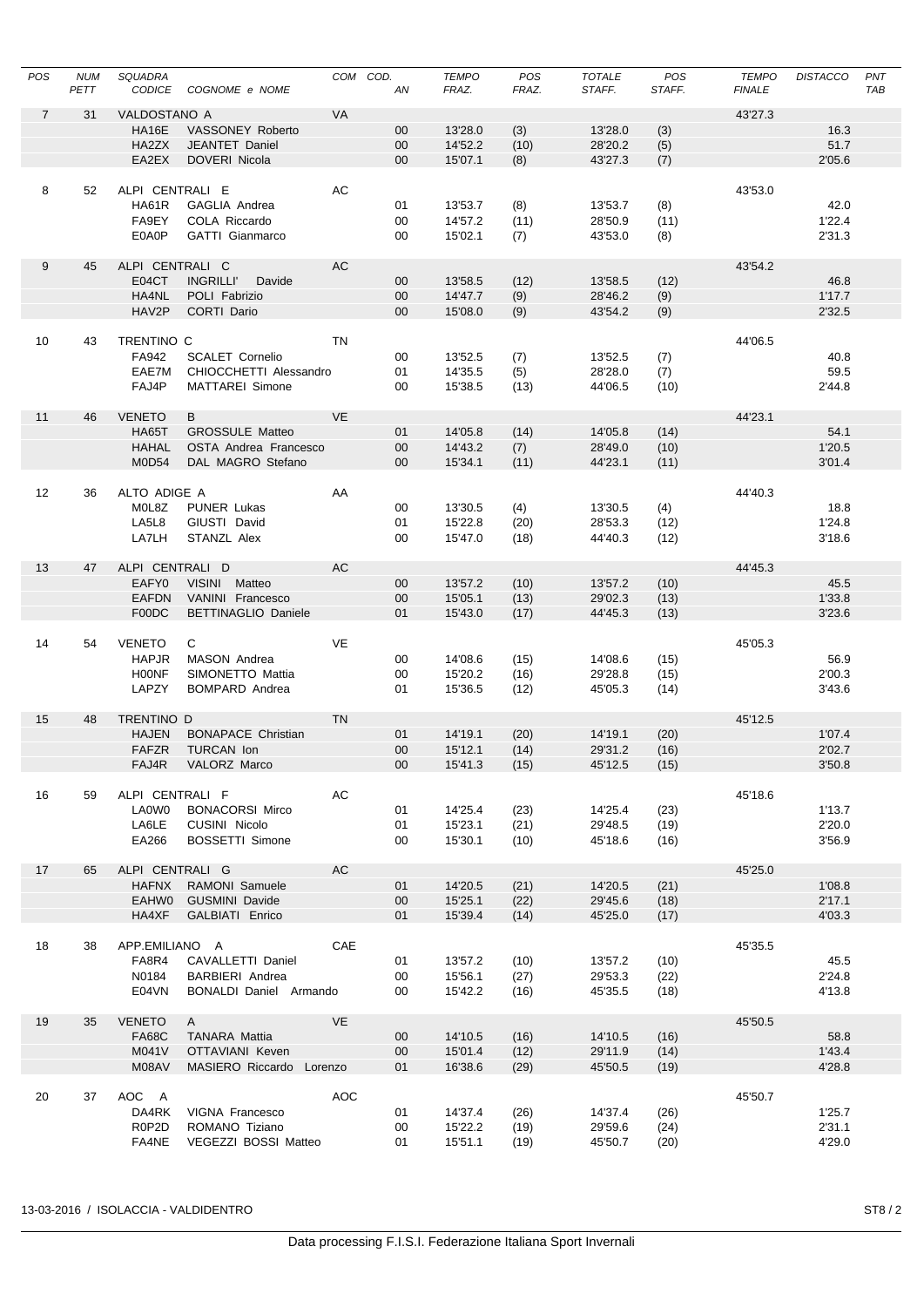| POS | <b>NUM</b><br>PETT | SQUADRA<br><b>CODICE</b> | COGNOME e NOME            | COM COD.   | AN     | <b>TEMPO</b><br>FRAZ. | POS<br>FRAZ. | <b>TOTALE</b><br>STAFF. | POS<br>STAFF. | <b>TEMPO</b><br><b>FINALE</b> | <b>DISTACCO</b> | PNT<br><b>TAB</b> |
|-----|--------------------|--------------------------|---------------------------|------------|--------|-----------------------|--------------|-------------------------|---------------|-------------------------------|-----------------|-------------------|
| 21  | 55                 | TRENTINO F               |                           | <b>TN</b>  |        |                       |              |                         |               | 46'06.6                       |                 |                   |
|     |                    | FA <sub>2RH</sub>        | <b>ANDRIGHI Mattia</b>    |            | 01     | 14'17.1               | (19)         | 14'17.1                 | (19)          |                               | 1'05.4          |                   |
|     |                    | <b>FA9J5</b>             | <b>SCHMIDT</b> Luca       |            | $00\,$ | 15'34.9               | (23)         | 29'52.0                 | (21)          |                               | 2'23.5          |                   |
|     |                    | <b>FAEVF</b>             | <b>BRAITO Luca</b>        |            | $00\,$ | 16'14.6               | (23)         | 46'06.6                 | (21)          |                               | 4'44.9          |                   |
|     |                    |                          |                           |            |        |                       |              |                         |               |                               |                 |                   |
| 22  | 56                 | <b>VENETO</b>            | D                         | VE         |        |                       |              |                         |               | 46'19.6                       |                 |                   |
|     |                    | LA2K2                    | POMARI Pietro             |            | 01     | 14'13.6               | (17)         | 14'13.6                 | (17)          |                               | 1'01.9          |                   |
|     |                    | H00NL                    | <b>MARIN</b> Jari         |            | 00     | 15'42.1               | (25)         | 29'55.7                 | (23)          |                               | 2'27.2          |                   |
|     |                    | FA9EC                    | DALLASEGA Matteo          |            | 01     | 16'23.9               | (25)         | 46'19.6                 | (22)          |                               | 4'57.9          |                   |
| 23  | 53                 | VALDOSTANO C             |                           | VA         |        |                       |              |                         |               | 46'36.3                       |                 |                   |
|     |                    | EA2EZ                    | PEREGO Pietro             |            | $00\,$ | 14'46.3               | (30)         | 14'46.3                 | (30)          |                               | 1'34.6          |                   |
|     |                    | EAD9V                    | RIVELLI Jacques           |            | $00\,$ | 15'44.2               | (26)         | 30'30.5                 | (25)          |                               | 3'02.0          |                   |
|     |                    | M08P3                    | <b>GORRET Andrea</b>      |            | $00\,$ | 16'05.8               | (22)         | 46'36.3                 | (23)          |                               | 5'14.6          |                   |
|     |                    |                          |                           |            |        |                       |              |                         |               |                               |                 |                   |
| 24  | 58                 | VALDOSTANO D             |                           | VA         |        |                       |              |                         |               | 46'49.1                       |                 |                   |
|     |                    | HAFR5                    | BELLINI Pietro            |            | 01     | 15'34.0               | (36)         | 15'34.0                 | (36)          |                               | 2'22.3          |                   |
|     |                    | EAD9Y                    | <b>DIEMOZ Laurent</b>     |            | 00     | 15'21.9               | (18)         | 30'55.9                 | (29)          |                               | 3'27.4          |                   |
|     |                    | EA05A                    | TURCOTTI BONIN Mathieu    |            | 00     | 15'53.2               | (20)         | 46'49.1                 | (24)          |                               | 5'27.4          |                   |
| 25  | 50                 | FVG C                    |                           | <b>FVG</b> |        |                       |              |                         |               | 46'56.6                       |                 |                   |
|     |                    | <b>EAAAC</b>             | <b>BELLINA Mattia</b>     |            | $00\,$ | 14'48.3               | (31)         | 14'48.3                 | (31)          |                               | 1'36.6          |                   |
|     |                    | V00CH                    | <b>BOLZAN Francesco</b>   |            | 01     | 16'05.5               | (30)         | 30'53.8                 | (28)          |                               | 3'25.3          |                   |
|     |                    | EA2DD                    | PERTOLDI Pietro           |            | $00\,$ | 16'02.8               | (21)         | 46'56.6                 | (25)          |                               | 5'34.9          |                   |
|     |                    |                          |                           |            |        |                       |              |                         |               |                               |                 |                   |
| 26  | 44                 | VALDOSTANO B             |                           | VA         |        |                       |              |                         |               | 47'10.3                       |                 |                   |
|     |                    | C0089                    | RESTANO Andrea            |            | 00     | 15'02.8               | (34)         | 15'02.8                 | (34)          |                               | 1'51.1          |                   |
|     |                    | N06JC                    | VILLANI Matteo            |            | 00     | 15'36.6               | (24)         | 30'39.4                 | (26)          |                               | 3'10.9          |                   |
|     |                    | EAD9F                    | <b>COMMUNOD Mattia</b>    |            | 00     | 16'30.9               | (28)         | 47'10.3                 | (26)          |                               | 5'48.6          |                   |
|     |                    | AOC B                    |                           | AOC        |        |                       |              |                         |               | 47'16.7                       |                 |                   |
| 27  | 49                 | FA4K0                    | CANAVESE Stefano          |            | 01     | 14'29.2               | (25)         | 14'29.2                 | (25)          |                               | 1'17.5          |                   |
|     |                    | EAN7N                    | LERDA Giacomo             |            | 00     | 15'21.2               | (17)         | 29'50.4                 | (20)          |                               | 2'21.9          |                   |
|     |                    | HA4FD                    | GIRAUDO Nicolo            |            | $00\,$ | 17'26.3               | (31)         | 47'16.7                 | (27)          |                               | 5'55.0          |                   |
|     |                    |                          |                           |            |        |                       |              |                         |               |                               |                 |                   |
| 28  | 51                 | TRENTINO E               |                           | <b>TN</b>  |        |                       |              |                         |               | 47'31.0                       |                 |                   |
|     |                    | LA6ZJ                    | <b>DEFRANCESCO Gioele</b> |            | 00     | 14'26.7               | (24)         | 14'26.7                 | (24)          |                               | 1'15.0          |                   |
|     |                    | F048A                    | ZOPPIROLLI Andrea         |            | 00     | 16'39.7               | (32)         | 31'06.4                 | (31)          |                               | 3'37.9          |                   |
|     |                    | EA52V                    | <b>DELVAI Patrick</b>     |            | 00     | 16'24.6               | (26)         | 47'31.0                 | (28)          |                               | 6'09.3          |                   |
| 29  | 62                 | <b>VENETO</b>            | E                         | <b>VE</b>  |        |                       |              |                         |               | 47'33.6                       |                 |                   |
|     |                    | FA450                    | ZOVI Thomas               |            | 01     | 14'43.9               | (28)         | 14'43.9                 | (28)          |                               | 1'32.2          |                   |
|     |                    | FA7A3                    | <b>COSTANTIN Davide</b>   |            | 01     | 16'01.6               | (28)         | 30'45.5                 | (27)          |                               | 3'17.0          |                   |
|     |                    |                          | HAMRH CARLI Gabriele      |            | 01     | 16'48.1               | (30)         | 47'33.6                 | (29)          |                               | 6'11.9          |                   |
|     |                    |                          |                           |            |        |                       |              |                         |               |                               |                 |                   |
| 30  | 63                 | AOC C                    |                           | AOC        |        |                       |              |                         |               | 47'45.6                       |                 |                   |
|     |                    | EA9FE                    | GALLO Simone              |            | 00     | 14'54.5               | (32)         | 14'54.5                 | (32)          |                               | 1'42.8          |                   |
|     |                    | LA90A                    | MENUSAN Stefano           |            | 01     | 16'23.5               | (31)         | 31'18.0                 | (32)          |                               | 3'49.5          |                   |
|     |                    | LACDA                    | NEVACHE Alessandro        |            | 01     | 16'27.6               | (27)         | 47'45.6                 | (30)          |                               | 6'23.9          |                   |
| 31  | 60                 | ALTO ADIGE B             |                           | AA         |        |                       |              |                         |               | 47'56.5                       |                 |                   |
|     |                    | LA9AN                    | ANGERER Bjoern            |            | 01     | 14'45.1               | (29)         | 14'45.1                 | (29)          |                               | 1'33.4          |                   |
|     |                    | LA5LC                    | PRIMISSER Simon           |            | 01     | 16'50.1               | (33)         | 31'35.2                 | (34)          |                               | 4'06.7          |                   |
|     |                    | N06DZ                    | <b>BURGMANN Hannes</b>    |            | 01     | 16'21.3               | (24)         | 47'56.5                 | (31)          |                               | 6'34.8          |                   |
|     |                    |                          |                           |            |        |                       |              |                         |               |                               |                 |                   |
| 32  | 64                 | APP.EMILIANO B           |                           | CAE        |        |                       |              |                         |               | 49'00.2                       |                 |                   |
|     |                    | E0537                    | SERAFINI Luca             |            | 00     | 14'59.2               | (33)         | 14'59.2                 | (33)          |                               | 1'47.5          |                   |
|     |                    | D07DR                    | FONTANA Samuele           |            | 00     | 16'04.1               | (29)         | 31'03.3                 | (30)          |                               | 3'34.8          |                   |
|     |                    | H01VP                    | MEDICI Mirco              |            | 01     | 17'56.9               | (33)         | 49'00.2                 | (32)          |                               | 7'38.5          |                   |
| 33  | 39                 | LAZIO - SARDEGNA         |                           | <b>CLS</b> |        |                       |              |                         |               | 50'43.2                       |                 |                   |
|     |                    | F03YY                    | <b>TOGNETTI Alberto</b>   |            | 01     | 14'15.3               | (18)         | 14'15.3                 | (18)          |                               | 1'03.6          |                   |
|     |                    | <b>FARXX</b>             | ZACCARIA Giovanni         |            | 01     | 17'07.5               | (35)         | 31'22.8                 | (33)          |                               | 3'54.3          |                   |
|     |                    | H02VW                    | CECERE Vincenzo           |            | $00\,$ | 19'20.4               | (36)         | 50'43.2                 | (33)          |                               | 9'21.5          |                   |
|     |                    |                          |                           |            |        |                       |              |                         |               |                               |                 |                   |
| 34  | 57                 | FVG D                    |                           | <b>FVG</b> |        |                       |              |                         |               | 51'03.0                       |                 |                   |
|     |                    | F05DR                    | ROMANIN Manuel            |            | 01     | 15'05.8               | (35)         | 15'05.8                 | (35)          |                               | 1'54.1          |                   |
|     |                    | DA251                    | SCARAMUZZA Massimo        |            | 01     | 17'53.9               | (36)         | 32'59.7                 | (36)          |                               | 5'31.2          |                   |
|     |                    | EAAAD                    | ZANIER Angelo             |            | 00     | 18'03.3               | (34)         | 51'03.0                 | (34)          |                               | 9'41.3          |                   |